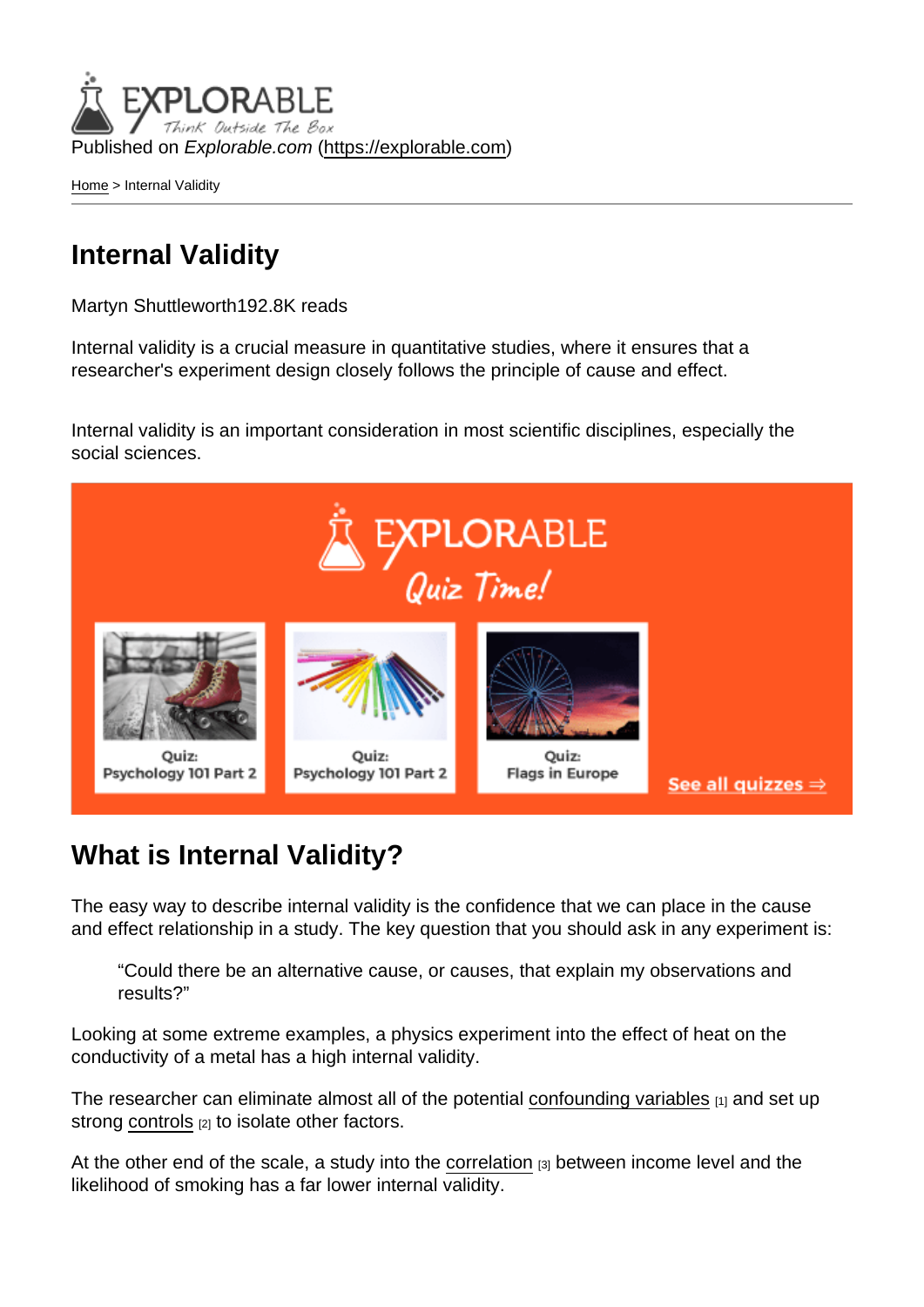A researcher may find that there is a link between low-income groups and smoking, but cannot be certain that one causes the other.

Social status, profession, ethnicity, education, parental smoking, and exposure to targeted advertising are all [variables](https://explorable.com/research-variables) [4] that may have an effect. They are difficult to eliminate, and social research can be a [statistical](https://explorable.com/statistics-tutorial)  $_{[5]}$  minefield for the unwary.

# Internal Validity vs Construct Validity

For physical scientists, [construct validity](https://explorable.com/construct-validity)  $[6]$  is rarely needed but, for social sciences and psychology, construct validity is the very foundation of research.

Even more important is understanding the difference between construct validity and internal validity, which can be a very fine distinction.

The subtle differences between the two are not always clear, but it is important to be able to distinguish between the two, especially if you wish to be involved in the social sciences, psychology and medicine.

Internal validity only shows that you have evidence to suggest that a program or study had some effect on the observations and results.

Construct validity determines whether the program measured the intended attribute.

Internal validity says nothing about whether the results were what you expected, or whether [generalization](https://explorable.com/what-is-generalization) [7] is possible.

For example, imagine that some researchers wanted to investigate the effects of a computer program against traditional classroom methods for teaching Greek.

The results showed that children using the computer program learned far more quickly, and improved their grades [significantly](https://explorable.com/significance-test) [8].

However, further investigation showed that the [results](https://explorable.com/statistically-significant-results)  $[9]$  were not due to the program itself, but due to the [Hawthorne Effect](https://explorable.com/hawthorne-effect) [10]; the children using the computer program felt that they had been singled out for special attention. As a result, they tried a little harder, instead of staring out of the window.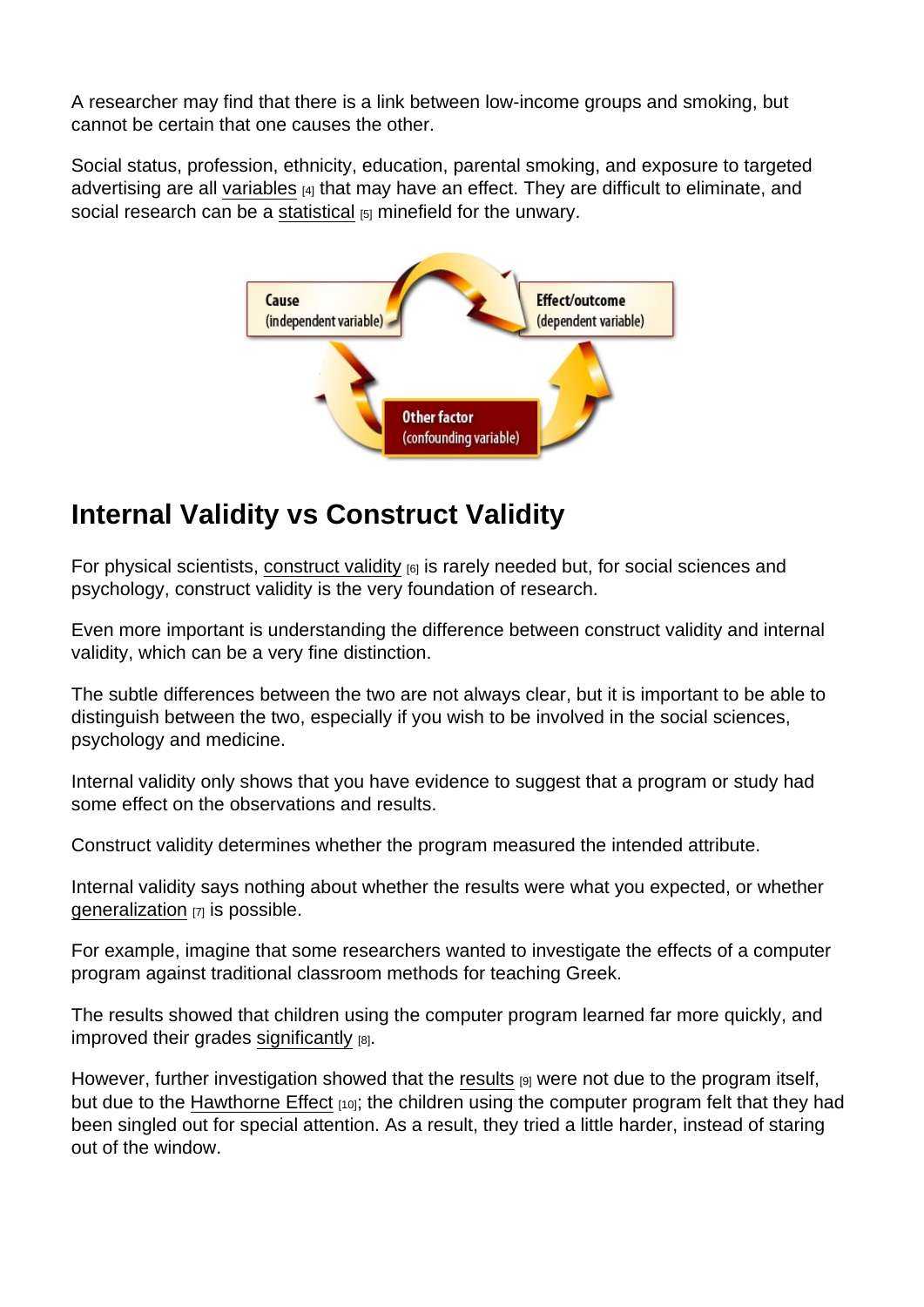This [experiment](https://explorable.com/experimental-research)  $[11]$  still showed high internal validity, because the research [manipulation](https://explorable.com/independent-variable)  $[12]$ had an effect.

However, the study had low construct validity, because the cause was not correctly labeled. The [experiment](https://explorable.com/conducting-an-experiment)  $[13]$  ultimately [measured](https://explorable.com/scientific-measurements)  $[14]$  the effects of increased attention, rather than the intended merits of the computer program.

# How to Maintain High Confidence in Internal Validity?

It is impossible to maintain 100% confidence in any [experimental design](https://explorable.com/design-of-experiment) [15], and there is always the chance of [error](https://explorable.com/systematic-error) [16].

However, there are a number of tools that help a researcher to oversee internal validity and establish [causality](https://explorable.com/causal-reasoning) [17].

### Temporal Precedence

Temporal precedence is the single most important tool for determining the strength of a cause and effect relationship. This is the process of establishing that the cause did indeed happen before the effect, providing a solution to the chicken and egg problem.

To establish internal validity through temporal precedence, a researcher must establish which variable came first.

One example could be an ecology study, establishing whether an increase in the population of lemmings in a fjord in Norway is followed by an increase in the number of predators.

Lemmings show a very predictable population cycle, which steadily rises and falls over 3 to 5 year cycle. Population estimates show that the number of lemmings rises due to an increase in the abundance of food.

This trend is followed, a couple of months later, by an increase in the number of predators, as more of their young survive. This seems to be a pretty clear example of temporal precedence; the availability of food for the lemmings dictates numbers. In turn, this dictates the population of predators.

**STOP!** 

Not so fast!

In fact, the predator/prey relationship is much more complex than this. Ecosystems rarely contain simple [linear relationships](https://explorable.com/linear-relationship) [18], and food availability is only one controlling factor.

Turning the whole thing around, an increase in the number of predators may also control the lemming population. The predators may be so successful that the lemming population plummets and the predators starve, through limiting their own food supply.

What if predators turn to an alternative food supply when the number of lemmings is low? Lemmings, like many rodents, show lower breeding success during times of high population.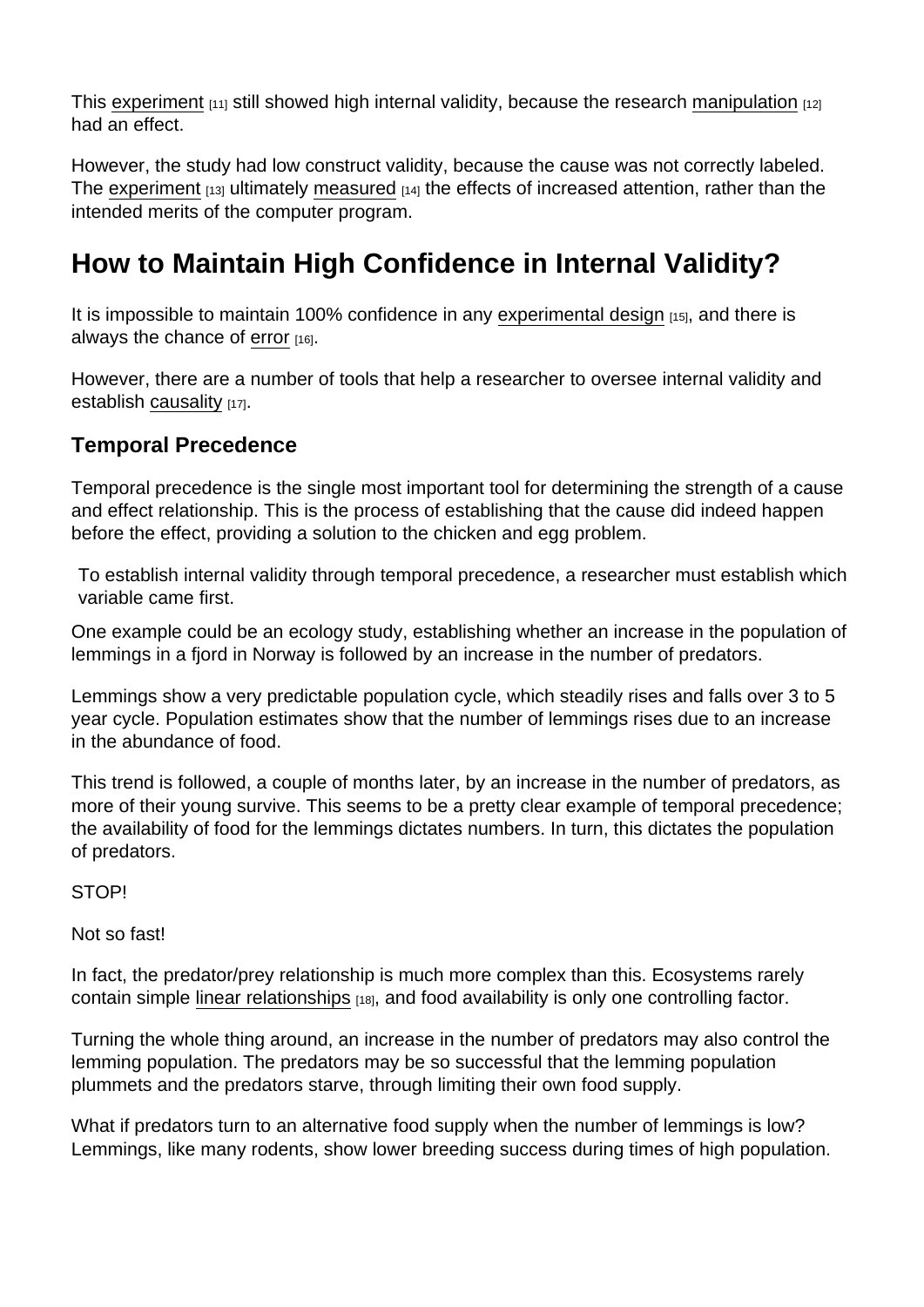This really is a tough call, and the only answer is to study previous research. Internal validity is possibly the single most important reason for conducting a strong and thorough [literature](https://explorable.com/what-is-a-literature-review)  [review](https://explorable.com/what-is-a-literature-review) [19].

Even with this, it is often difficult to show that cause happens before effect, a fact that behavioral biologists and ecologists know only too well.

By contrast, the physics experiment is fairly easy - I heat the metal and conductivity increase/decreases, providing a simpler view of cause and effect and high internal validity.

[An Example of a Lemming Study](http://pubs.aina.ucalgary.ca/arctic/Arctic50-4-377.pdf) [20]

### Covariation of the Cause and Effect

Covariation of the cause and effect is the process of establishing that there is a cause and effect to relationship between the variables. It establishes that the experiment or program had some measurable effect, whatever that may be.

For example, in the study of Greek learning, the results showed that the group with the computer package performed better than those without.

This can be summed up as:

If you use the program, there is an outcome. Without the program, there is no outcome.

This does not need to be an either/or relationship and it could be:

More of the program equals more of the outcome. Less of the program equals less of the outcome.

This seems pretty obvious, but you have to remember the basic rule of internal validity. Covariation of the cause and effect cannot explain what causes the effect, or establish whether it is due to the expected [manipulated variable](https://explorable.com/independent-variable)  $\mu$ <sub>12</sub> or to a [confounding variable](https://explorable.com/confounding-variables)  $\mu$ <sub>1</sub>.

It does, however, strengthen the internal validity of the study.

# Establishing Causality Through a Process of Elimination

Establishing causality through elimination is the easiest way to prove that an experiment has high internal validity.

As with the lemming example, there could be many other plausible explanations for the apparent causal link between prey and predator.

Researchers often refer to any such [confounding variable](https://explorable.com/confounding-variables) [1] as the 'Missing Variable,' an unknown factor that may underpin the apparent relationship.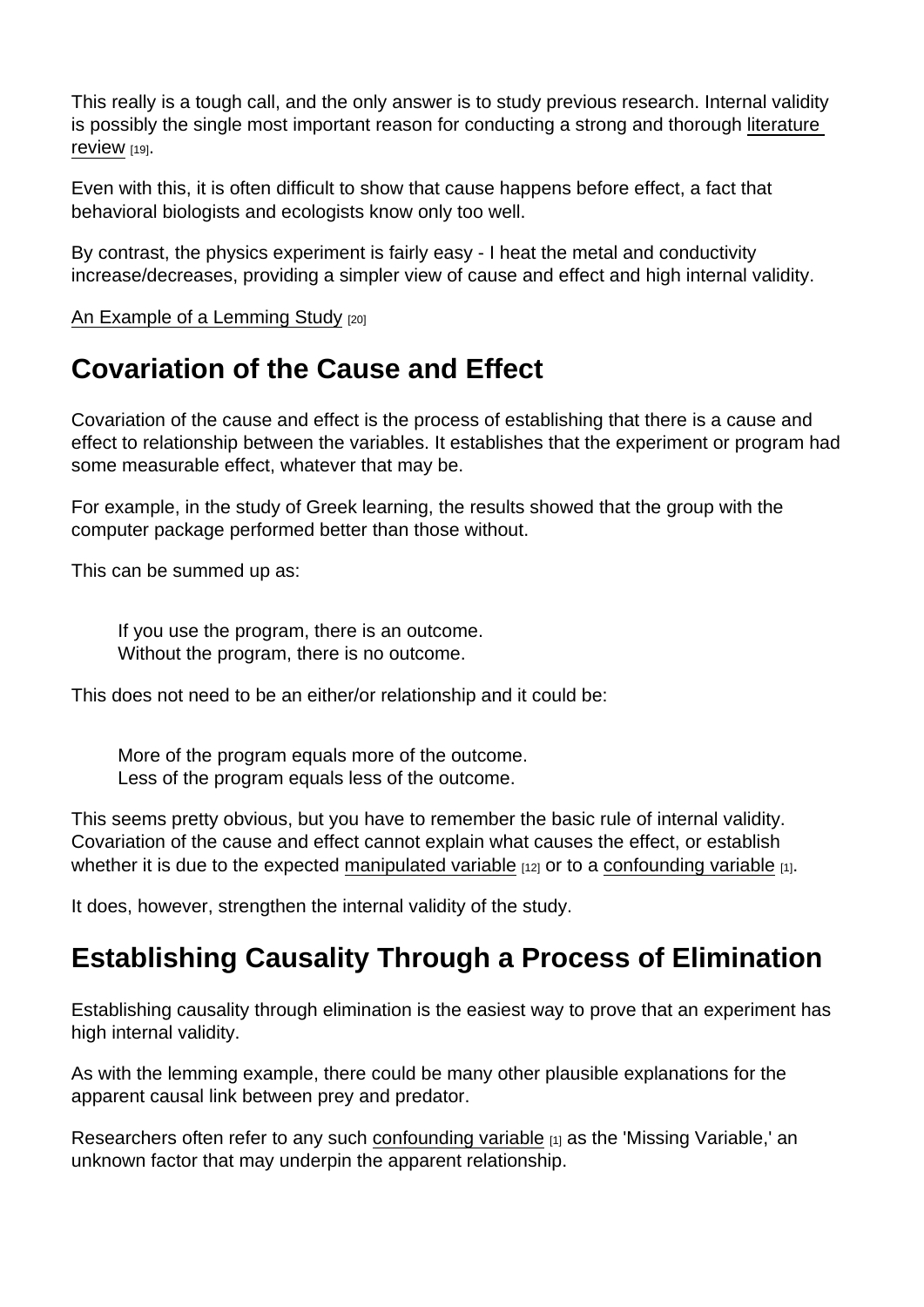The problem is, as the name suggests, that the variable is missing, and trying to find it is almost impossible. The only way to nullify it is through [strong experimental design](https://explorable.com/true-experimental-design)  $[21]$ , eliminating confounding variables and ensuring that they cannot have any influence.

Randomization, [control groups](https://explorable.com/scientific-control-group) [22] and repeat experiments are the best way to eliminate these variables and maintain high validity.

In the lemming example, researchers use a whole series of experiments, measuring predation rates, alternative food sources and lemming breeding rates, attempting to establish a baseline.

# Internal Validity - the Final Word

Just to leave you with an example of how difficult measuring internal validity can be:

In the experiment where researchers compared a computer program for teaching Greek against traditional methods, there are a number of threats to internal validity.

- The group with computers feels special, so they try harder, the [Hawthorne Effect](https://explorable.com/hawthorne-effect)  $100$ .
- The group without computers becomes jealous, and tries harder to prove that they should have been given the chance to use the shiny new technology.
- Alternatively, the group without computers is demoralized and their performance suffers.
- Parents of the children in the computerless group feel that their children are missing out, and complain that all children should be given the opportunity.
- The children talk outside school and compare notes, muddying the water.
- The teachers feel sorry for the children without the program and attempt to compensate, helping the children more than normal.

We are not trying to depress you with these complications, only illustrate how complex internal validity can be.

In fact, perfect internal validity is an unattainable ideal, but any [research design](https://explorable.com/research-designs) [23] must strive towards that perfection.

For those of you wondering whether you picked the right course, don't worry. [Designing](https://explorable.com/design-of-experiment)  [experiments](https://explorable.com/design-of-experiment)  $115$  with good internal validity is a matter of experience, and becomes much easier over time.

For the scientists who think that social sciences are soft - think again!

#### Source URL: https://explorable.com/internal-validity

Links

- [1] https://explorable.com/confounding-variables
- [2] https://explorable.com/controlled-variables
- [3] https://explorable.com/correlation-and-causation
- [4] https://explorable.com/research-variables
- [5] https://explorable.com/statistics-tutorial
- [6] https://explorable.com/construct-validity
- [7] https://explorable.com/what-is-generalization
- [8] https://explorable.com/significance-test
- [9] https://explorable.com/statistically-significant-results